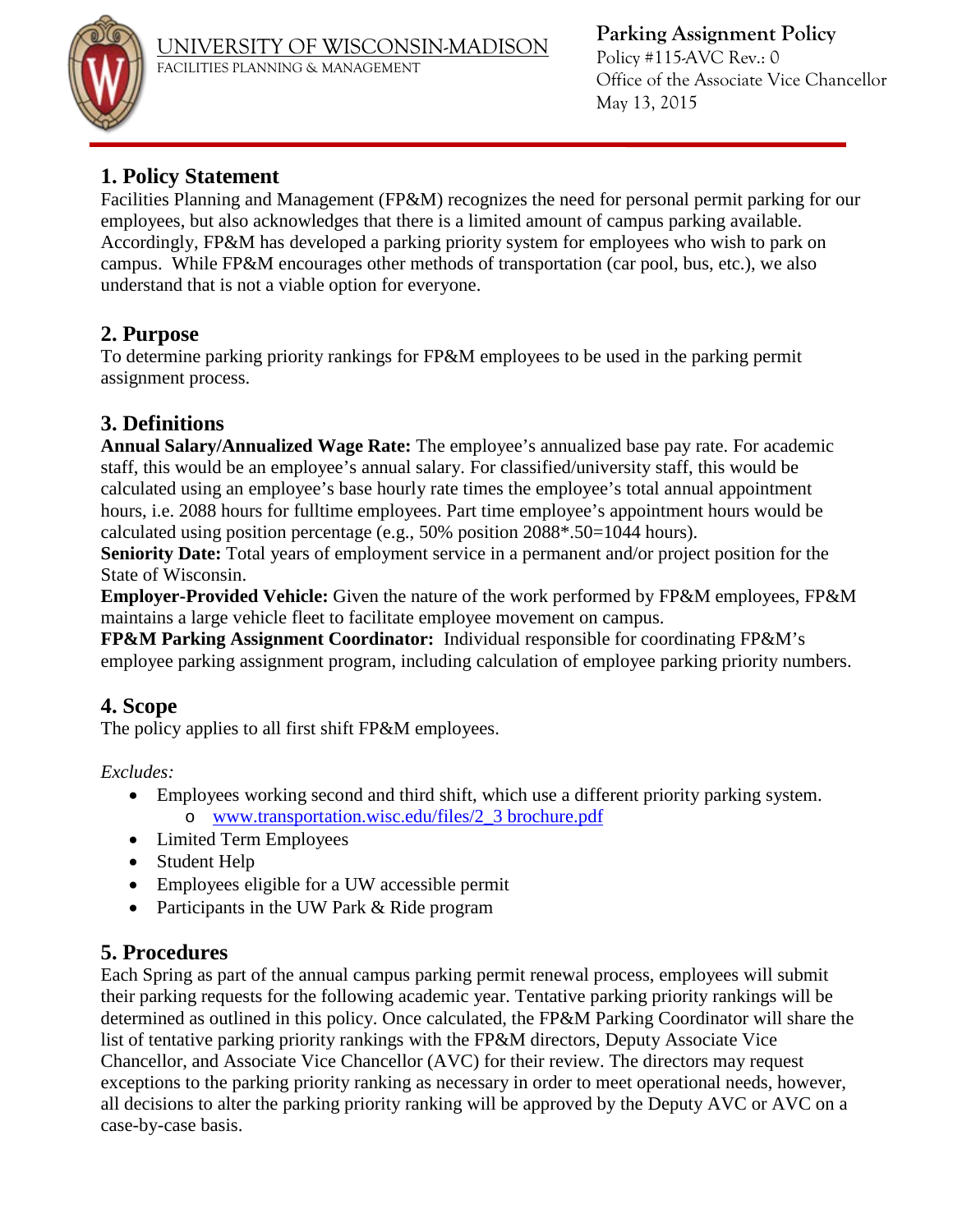

Policy #115-AVC Rev.: 0 Office of the Associate Vice Chancellor May 13, 2015

An employee's individual parking assignment priority number will be calculated by FP&M's Parking Assignment Coordinator(s) using the three parking priority factors. Employees will then be ranked based on their point total. Overall, the highest parking priority within FP&M will be assigned based on individual parking priority numbers in rank order from highest to lowest point total. If two or more employees have the same point total, the seniority date is used as the "tiebreaker."

FP&M establishes parking assignment priorities based on the following factors:

- 1. Seniority date based on years of State of Wisconsin service (including any time served in an FP&M project appointment). Additional 5 bonus points will be given after every five years of service (e.g. 5 Years= 5 bonus points; 10 years=10 bonus points, etc.). (Points calculated in years rounded to the nearest tenth).
- 2. Position requires **frequent use of personal vehicle** for movement on and/off campus as determined by the department director to the extent that it would not be feasible or efficient for the employee to use public transportation and the employee DOES NOT have access to an employer-provided vehicles. **(+ 10 Points)**
	- Multiple out-of-office meetings per week with stake holders/customers (indicated by "S" permits assigned to individuals);
	- Frequent need to transport materials to customers or meetings; and,
	- Ability/necessity to respond quickly to project-related situations on and off campus.
- 3. Annual Salary/Annualized Wage Rate (excluding overtime). **(# of points = Annual salary divided by 1000)**.

### **Example**

Jane Doe makes \$25/hour (\$52,200/year) and has worked at FP&M for 11 years. Jane is assigned an FP&M vehicle for use on campus.

 $52.2 + 21$  (11 years + 10 bonus points for 10+ years of service) = 73.20

John Jones makes \$28/hour (\$58,464/year) and has worked at FP&M for 4 years. John does not have access to an FP&M vehicle, but routinely needs to use his personal vehicle to attend meetings across campus.

 $58.5 + 4 + 10 = 72.50$ 

Sue Smith makes \$13/hour (\$27,144/year) has worked at FP&M for 25 years. Sue occasionally attends meetings across campus, but not on a routine basis, and therefore is able to use the campus bus system.

 $27.1 + 50$  (25 years+25 bonus points for  $25+$  years of service) = 77.10

In this example, Sue Smith (77.1 points) would have the highest parking priority ranking followed by Jane Doe (73.2 points). John Jones (72.5 points). would have the lowest priority ranking.